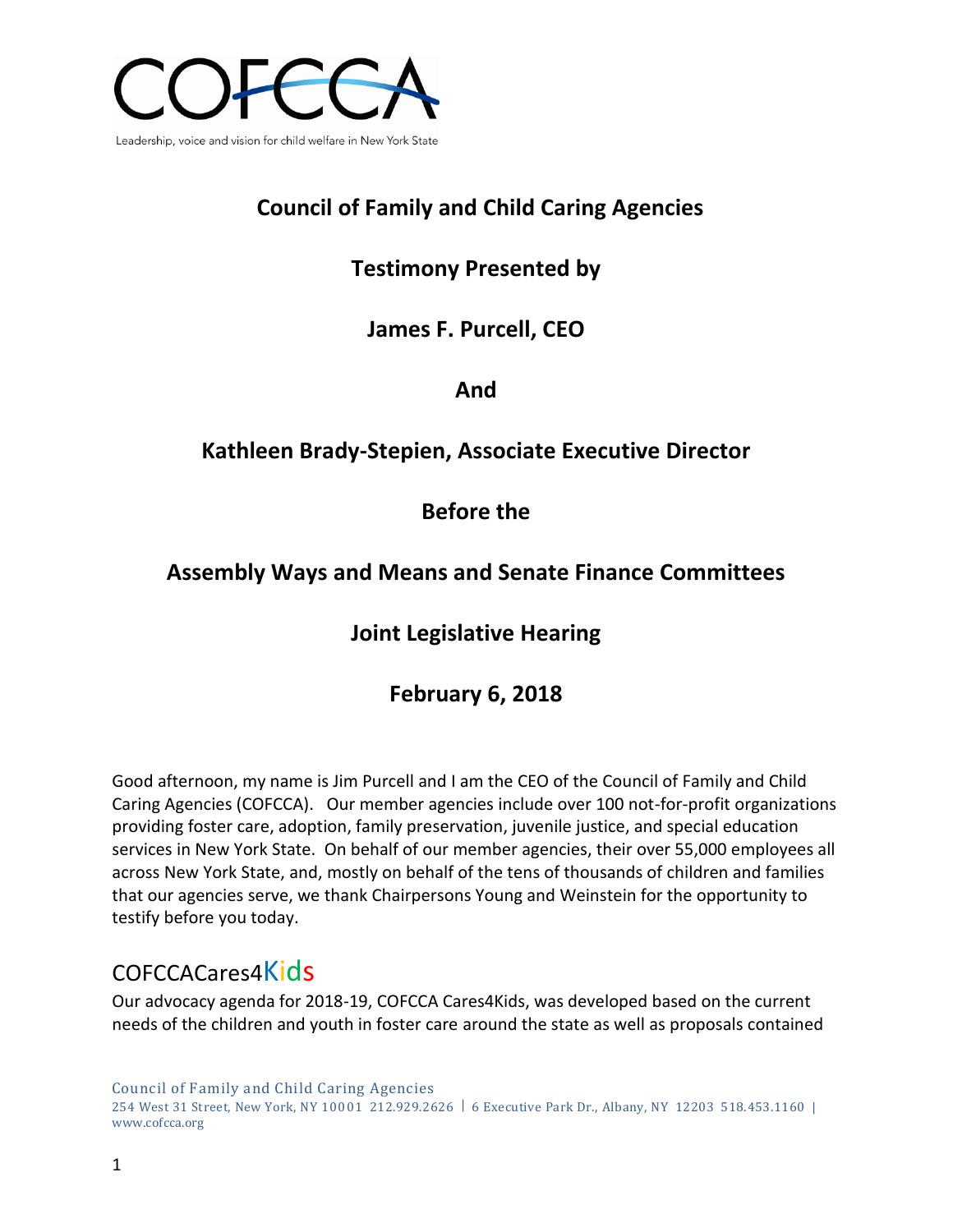

in the Executive SFY 18-19 budget. Collectively, our requests promote the safety, permanency, and well-being of children and youth in foster care and juvenile justice.

### **Supporting New York State's Children and Youth in Foster Care**

Thank you for your passion and commitment to the child welfare workforce and the children and youth in foster care. As you may know, over the last three years, the nonprofit voluntary foster care agencies received small growth to their primary funding stream, the Maximum State Aid Rate (MSAR), after seven years of no growth. In 2015, the MSAR received a 2% growth factor; in 2016, the increase was 2% again, but only applied to direct care salaries. Last year, we received 2% growth on the whole rate as well as salary increases for our hard-working direct care staff. We strongly believe these increases resulted in part because of the advocacy and leadership of the Legislature, post-budget, focused directly on the administrative process between the Office of Child and Family Services (OCFS) and the Division of Budget (DOB), which establishes the MSAR rate each year.

We hope you will be a champion again this year, for the children and youth in foster care by supporting the workers they depend on. This year we are advocating for a 4% increase to the MSAR for the period of July 1, 2018 to June 30, 2019; in addition, we are advocating for salary increases for our direct care staff and our clinical staff in line with what the Governor and the Legislature have provided for OMH, OASAS, and OPWDD programs. While we truly appreciate the past three years of growth, the rate increases we have received do not begin to address the very real costs our providers face to provide quality care to children and youth who have complex needs.

We are experiencing increasing difficulty, statewide, in recruiting and retaining our staff. As the state's economy has improved over the past few years, combined with the increasing minimum wage, many of our lower-paid staff have left our agencies to work in less challenging environments, such as fast food or retail—and even in the new casinos. Our agencies continue to contend with increasing challenges as new state mandates, including rising state thresholds for overtime payment, increasing state minimum wage standards (without recognition for these increased costs in our rate system), and the efforts required to comply with state oversight, from the Office of Children and Family Services, the Justice Center, and others.

Our COFCCA Child Welfare Workforce report reveals an increasingly devastating trend of worker turnover in our field. A survey of all of our agencies shows an average turnover statewide of 47% in fiscal year 2016 for our child care workers—our front line, direct care staff working with children in foster care every day. This figure is up from fiscal year 2015, when our programs were experiencing a 41% turnover in their child care staff. Much of this turnover is

Council of Family and Child Caring Agencies

<sup>254</sup> West 31 Street, New York, NY 10001 212.929.2626 | 6 Executive Park Dr., Albany, NY 12203 518.453.1160 | www.cofcca.org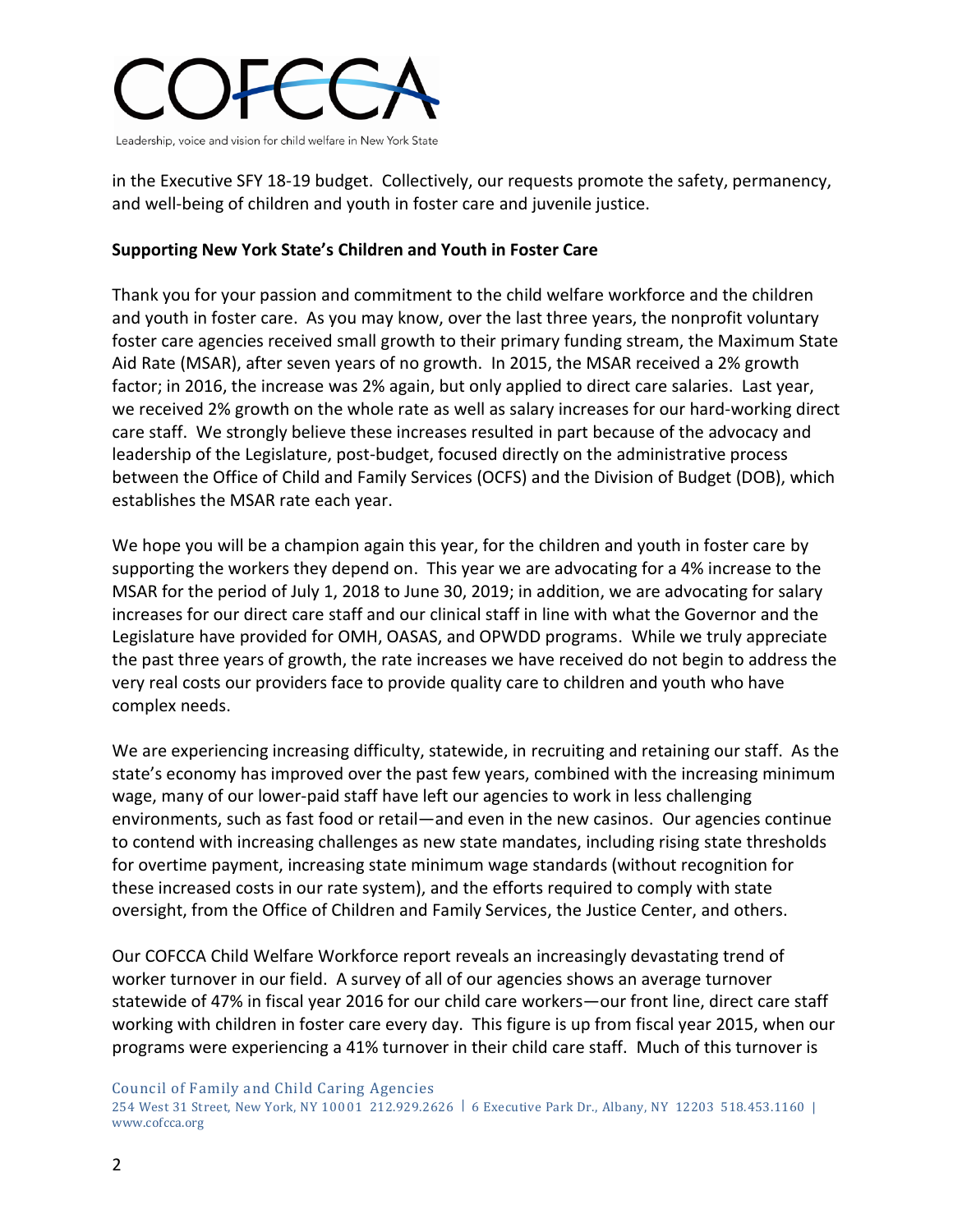

due to low pay; in 2016, our child welfare workforce report shows an average starting pay statewide for child care workers of \$12.34 per hour.

Our work with children in foster care is driven by relationships. Children succeed when they know that adults around them care for them, support them, and have high expectations for them. When a worker leaves our program, children in our programs experience that event as yet another loss in their young lives. The children and youth in foster care have experienced unimaginable trauma—many witnessed domestic violence, experienced abuse and/or neglect, the loss of a parent, or parental substance abuse. We must do better as a state to provide stable relationships for children in foster care. When the state gives regular increases through the MSAR, agencies are able to give salary increases to staff—thereby improving retention.

**While the MSAR is established post-budget, we hope you will use the budget process to highlight the need for investments into the foster care system and join our advocacy efforts for 4% growth to the MSAR through the administrative rate setting process that occurs between OCFS and DOB, as well as salary increases for our direct care staff and clinical staff in line with what the state provides for OMH, OASAS, and OPWDD programs.** 

**Proposed Cuts to Child Welfare and Juvenile Justice in Executive Budget** 

**The Executive Budget proposes two extremely concerning cuts to child welfare and juvenile justice in New York City. Although these cuts as written pertain to NYC, we believe that the cuts, if enacted, will have devastating impact across the state in years to come**.

Proposed Cap on NYC Child Protective and Preventive Services:

First, the Executive Budget proposes to cap this appropriation which has been an open-ended funding stream for all counties and NYC to fund child protective services, preventive services, adoption administration, and independent living. You may recall that last year, New York State authorized through the final state budget the continuation of this child welfare financing mechanism for five years, including preserving this open-ended funding at 62% state share for county child protective services as well as for preventive, adoption, and independent living services. We strongly supported this continuation as we believe that New York State's robust investment and commitment to preventive services through open-ended reimbursement to counties has dramatically decreased the foster care census over the past several years.

Indeed, this year's Executive Budget briefing book "Human Services Performance Profile" section includes the following: "Reducing Foster Care Caseload: The foster care caseload declined from 37,000 in FY 2003 to 17,000 in FY 2017 due to the state's emphasis on preventive

Council of Family and Child Caring Agencies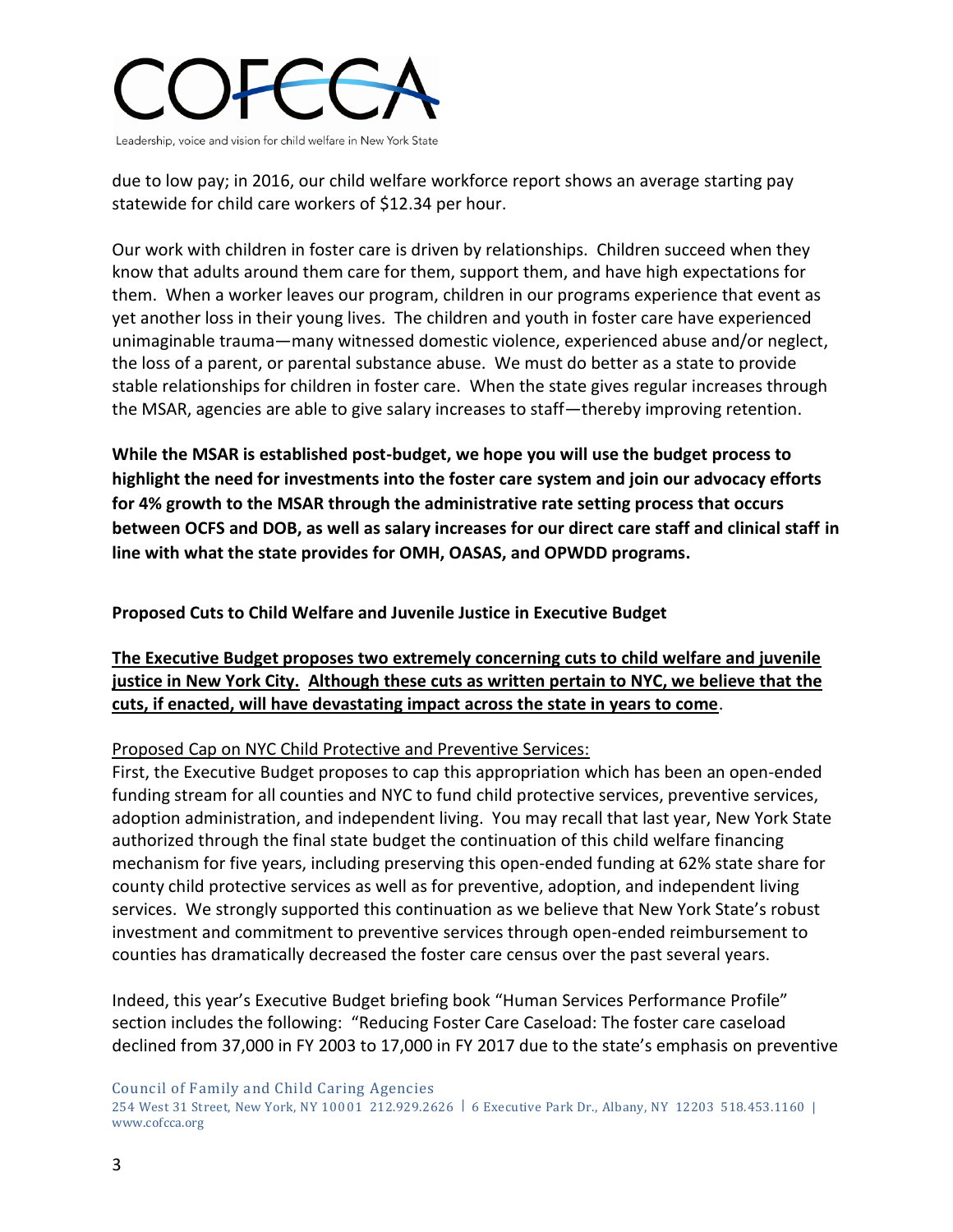

services" (NYS FY 2019 Executive Budget Briefing Book, page 85). The uncapped state funding at 62% for preventive services assists counties in investing more dollars for services to keep kids safely at home with their families, while the foster care block grant has a cap on dollars given to each of the counties for their children and youth placed in foster care.

New York State has been a leader in our country in preventive services, as no other state in the country has such a commitment to preventive services provision in the form of open-ended reimbursement at this level. Twenty-five years ago, our state had over 60,000 kids in foster care. As noted above, today there are about 17,000 children in foster care—though we understand that in several upstate counties, the opioid epidemic is causing increases in the foster care caseload. The overall reduction in census is saving the state and the counties hundreds of millions of dollars every year. And it has been precisely this state investment in preventive services that has made the difference for NYC and the counties in reducing their foster care caseload. Our goal is to keep children and youth safely in their homes with their families, and preventive services providers help to support children and families as they navigate temporary challenges in order to accomplish that goal, preventing additional entries into foster care. We understand that of the core services that would be affected in NYC by this cut in 2019, 50% currently funds staffing (70% of which is child-protective staff), 45% currently funds child welfare services, mostly preventive programs such as family counseling and substance abuse treatment, and 5% currently funds child care.

This cap replicates a failed approach taken 25 years ago. In his first year in office Governor Pataki created a block grant that included foster care, child protective services, and preventive services – all of which had heretofore been shared costs between the state and the counties and New York City. Six months later 6 year old Elisa Izquierdo was killed in NYC. In his next Executive Budget Governor Pataki quickly removed Child Protective Services from that block grant. Several years later OCFS conducted a review of the impact of the block grant that now included foster care and preventive services. One of their conclusions was that preventive services were being steadily eroded in many places because the costs of foster care in a given budget year exceeded the expectation of preventing future foster care placements. So 15 or so years ago the Governor and legislature pulled preventive services out of that misguided block grant and returned to funding them along with CPS on an open ended 65% basis. That decision led to today's historically low foster care census.

And let us note that while the Executive briefing materials refer to a cap on preventive services, it makes no mention of capping child protective services. Make no mistake – this proposal caps both. It's true this is targeted this year only at New York City. But all of our agencies across the state—from Suffolk County to the north country to Jamestown—along with the counties they serve, believe that they too will be treated the same in a future state budget.

Council of Family and Child Caring Agencies

<sup>254</sup> West 31 Street, New York, NY 10001 212.929.2626 | 6 Executive Park Dr., Albany, NY 12203 518.453.1160 | www.cofcca.org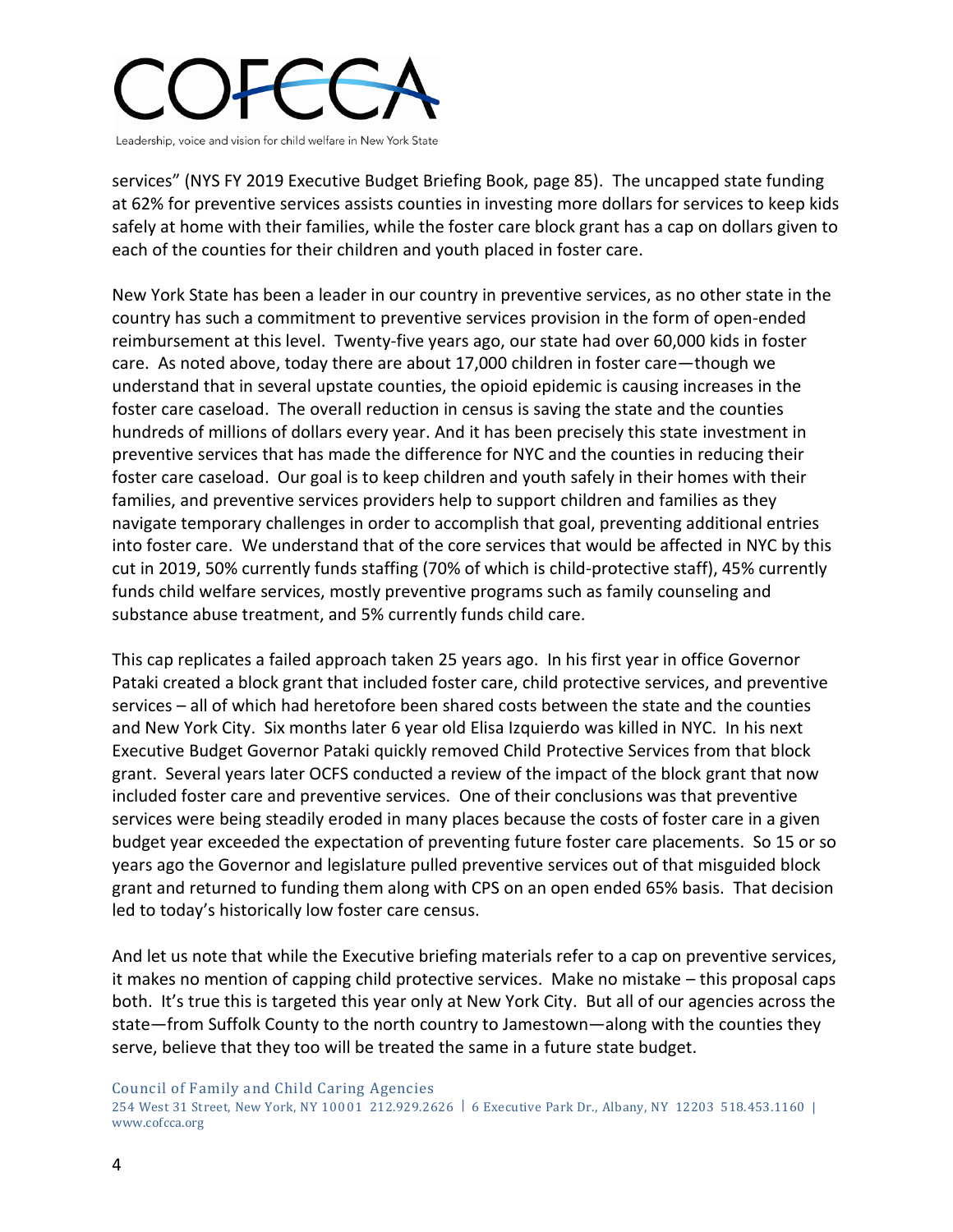

This cut must be reversed and we call on the legislature to do so in conjunction with the Administration. If the cap is not reversed, the questions we will all have to face in the future will be, not "did we balance the shares in the 2018 budget" but "why did New York City or another county, impacted in the future, not have enough child protective workers to investigate every allegation in a thorough and timely way or why were there no services to help those families which could, with help, keep their children out of foster care?"

### **These child welfare mandates are state laws and the state must share fully in their execution. This is a permanent and dangerous proposal.**

### Close to Home:

In addition to the proposed cap on child welfare reimbursement to NYC, the 2018-19 Executive Budget proposes to eliminate all state funding (\$41.4 million) for Close to Home, the NYC juvenile justice program. Close to Home began in 2013 as NYC and NYS worked to bring children and youth who were placed in upstate facilities back to NYC to be "closer to home." The overall goals of the program, which we believe have been achieved, included improving educational outcomes for children and strengthening family engagement. Kids can now get school credits and there is an expectation that some of the youth can attend their community school prior to discharge.

The program has impacted not just individual children positively, but also families and communities. Providers report that they have young people who were formerly at their agency living in a Close to Home program site now working at the agencies as staff members. In addition, now that children live "closer to home" and no longer live upstate, staff are able to engage families in fun activities with their children, such as monthly family nights, talent shows, and basketball games. Importantly, family engagement in family therapy and family team conferences has increased. These linkages to schools and to families that providers have been able to achieve through Close to Home prove critical to the success of kids upon discharge from the program.

We are informed that in fiscal year 2019, there is a total cost for Close to Home of \$75.5 million, which was estimated to be paid for through \$30.5 million in NYS funds, \$38 million NYC funds, and \$7 million of federal funds. Prior to Close to Home, the State spent 32% more per young person in New York City's juvenile justice system than under Close to Home. The total cost to the State of housing this population in facilities was much higher than \$30.5 million. In the last year before Close to Home started, the state spent as much as \$86 million to house these young people. Therefore, the state has experienced a cost savings of more than \$50 million through the Close to Home program.

Council of Family and Child Caring Agencies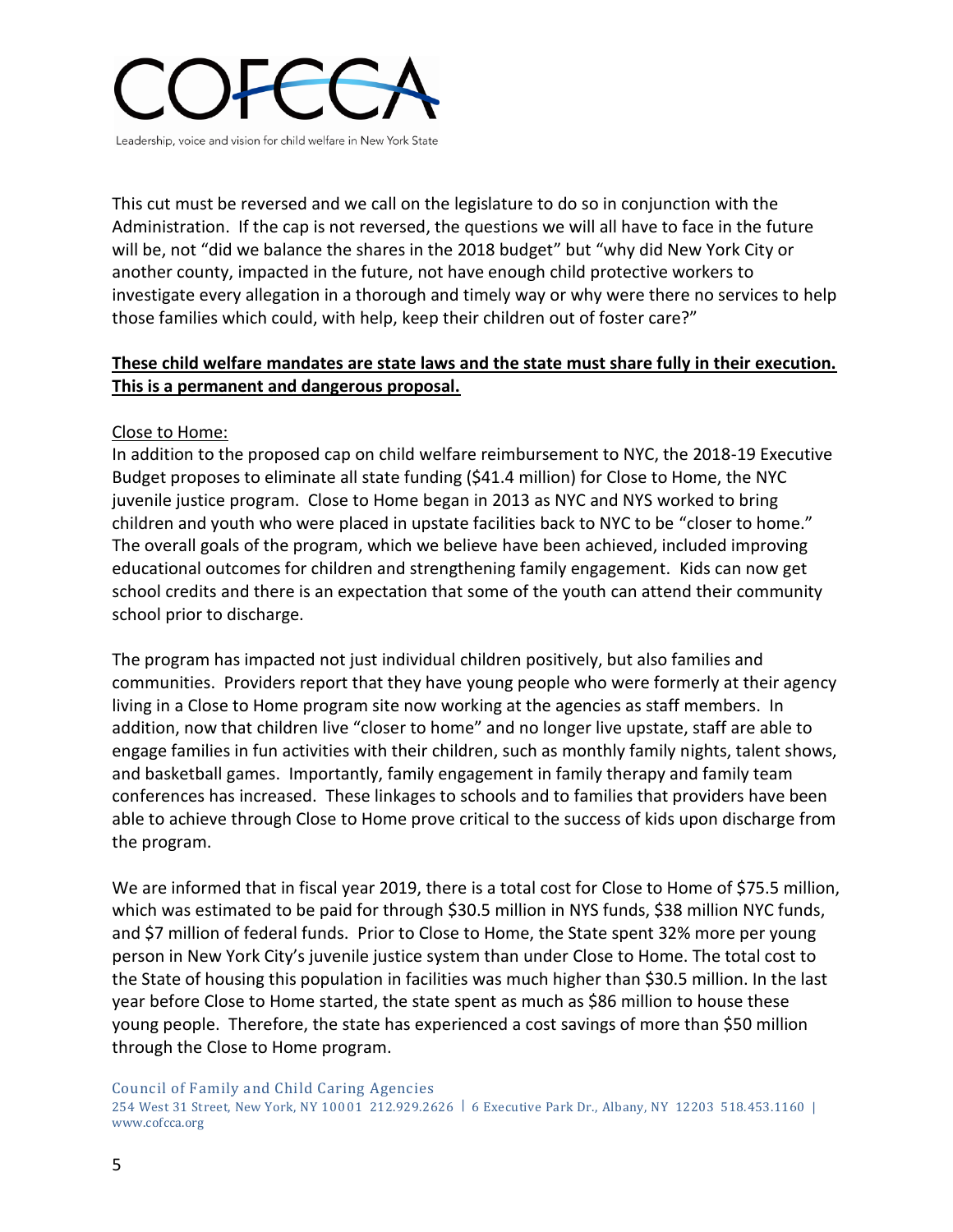

Last year, the final enacted budget included a \$62 million decrease to the Foster Care Block Grant. Approximately \$23 million of this reduction constituted the elimination of state support for tuition expenses of New York City foster youth who are placed into residential treatment centers (which are campus based). The remaining portion of the cut, \$39 million, represented a reduction in the state share of payment for foster care statewide, split between NYC and all of the other counties. The Foster Care Block Grant has been held level in the proposed Executive Budget, maintaining the decreased funding level from last year's enacted budget. Therefore, the 2018-19 state budget proposed cut to Close to Home and cap on preventive and protective services comes on the back of already reduced state funding share to NYC for child welfare expenses.

Finally, this elimination of state matching funds for NYC's juvenile justice programs comes as the Administration is promising 100% funding for the implementation of Raise the Age. Elimination of state share for these NYC juvenile justice services has implications for counties' level of trust in the state to fund that new set of juvenile justice services, even as the state withdraws all funding for serving younger youth in juvenile justice programs.

**We strongly urge the Legislature to reject the Executive Budget's proposed cap on NYC child welfare spending and the Executive Budget's proposal to eliminate state funding for the NYC Close to Home program.** 

### **Providing a Career Pathway for the State's Child Welfare Workforce**

Thank you for supporting our child welfare workforce in last year's state budget through the creation of two programs, the NYS Child Welfare Worker Incentive Scholarship and the NYS Child Welfare Worker Loan Forgiveness Incentive Program. These programs, funded at \$50,000 each in last year's state budget, will begin to help our workforce in supporting their higher education goals. In addition, our workforce appreciates the recognition of the Legislature through the creation of these programs.

Our COFCCA agencies collectively employ more than 55,000 NYS residents. As we have shared with you over the past few years, our child welfare agencies continue to struggle with recruitment and retention of staff. In 2016, our average statewide starting salary for a caseworker/case planner working in a preventive, family foster care, or residential care program begins at \$34,753 (for a BA/BS graduate) or \$41,570 (for an LMSW). The average annual statewide salary is \$37,858 (for a BA/BS graduate) or \$45,354 (for an LMSW). The salaries we are able to pay are simply not enough to compete with what the public sector can

Council of Family and Child Caring Agencies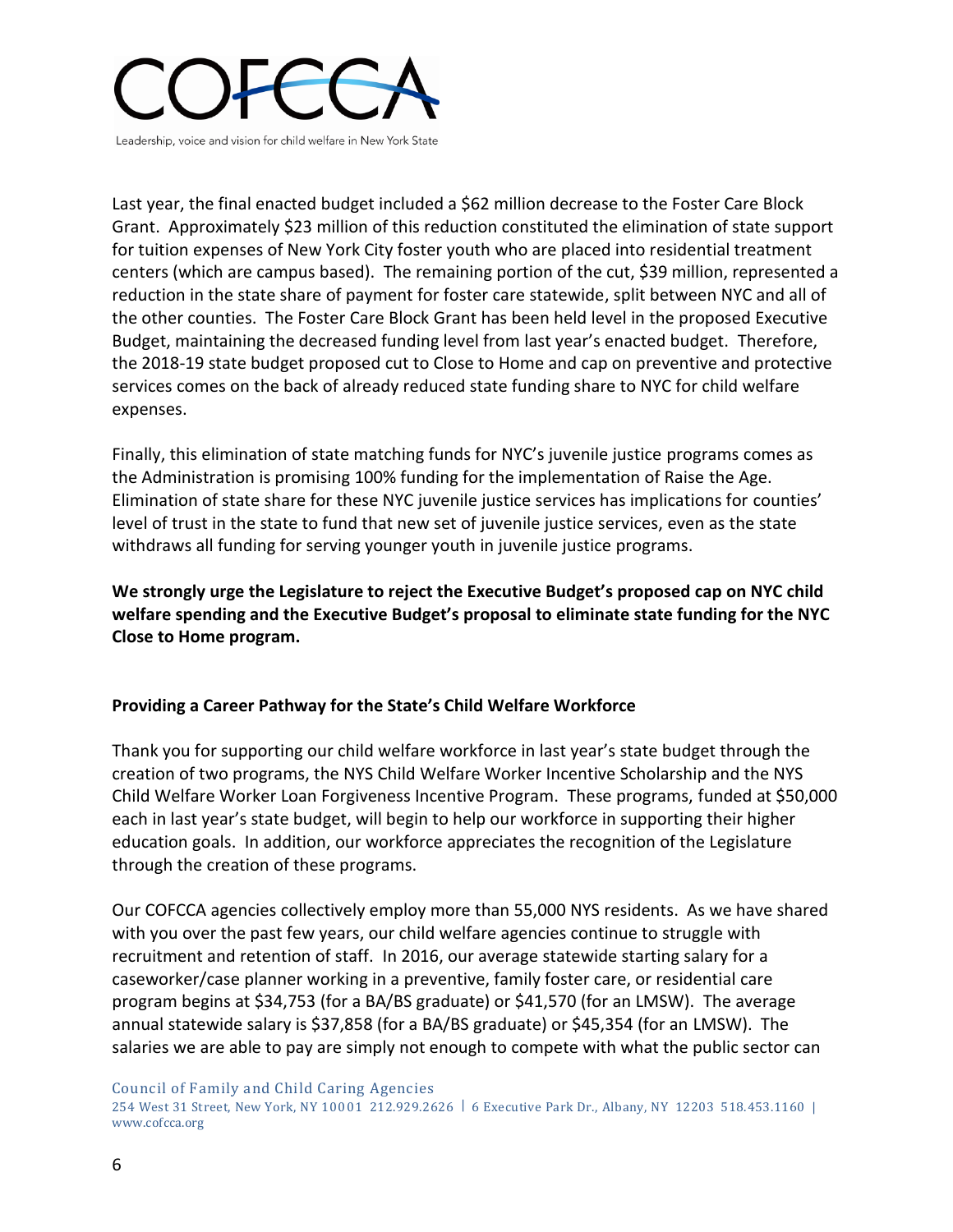

pay, with better benefits. Our agencies report losing caseworkers to public schools, hospitals, and Managed Care Organizations. Our programs all too often act as a "training ground" for employees, as they receive excellent training and experience in trauma-informed approaches that then make them marketable to other organizations. In 2016, our average caseworker turnover was 40.9% for all programs (preventive, family foster care, and residential care). This is an increase in average turnover of 5 percentage points from our last workforce survey conducted in 2015, when turnover was 35.9%. This constant churn of worker turnover causes longer lengths of stay for children in foster care—this is an unacceptable outcome for the children and families we serve, and New York State must do better to invest in our child welfare workforce which, in turn, supports our state's children and families navigating the child welfare system.

We have heard overwhelmingly from our child welfare staff that in addition to salary increases, they need support in achieving their higher education goals. Many staff in our programs are desirous of becoming supervisors or even senior leadership such as a CFO or a CEO someday; however, they need advanced education degrees to pursue those positions. In addition, we have many staff members working in our child welfare programs who struggle each month to pay their student loan bills, often amounting to several hundred dollars—comparable to a rent or mortgage payment. We believe that increased state investment into our child welfare workforce's higher education pursuits will not only assist in our staff recruitment and retention efforts, but will also create the next generation of child welfare leaders in the field.

**We support the Executive Budget's inclusion of \$50,000 each for the NYS Child Welfare Worker Incentive Scholarship and for the NYS Child Welfare Worker Loan Forgiveness Incentive Program.** 

**We request an additional \$900,000 investment to support higher education opportunities for our child welfare workforce in NYS; we would propose that \$450,000 of that funding be available for tuition support, the NYS Child Welfare Worker Incentive Scholarship, and the remaining \$450,000 be available for loan forgiveness for our staff, the NYS Child Welfare Worker Loan Forgiveness Incentive Program.** 

### **Improving Safety and Living Spaces for Youth in Foster Care**

As agencies experienced seven years without growth to the foster care rate, they had to make difficult decisions to plan and execute their budgets. As a result, our residential programs across the state have not been able to perform regular maintenance and instead have had to

Council of Family and Child Caring Agencies 254 West 31 Street, New York, NY 10001 212.929.2626 | 6 Executive Park Dr., Albany, NY 12203 518.453.1160 | www.cofcca.org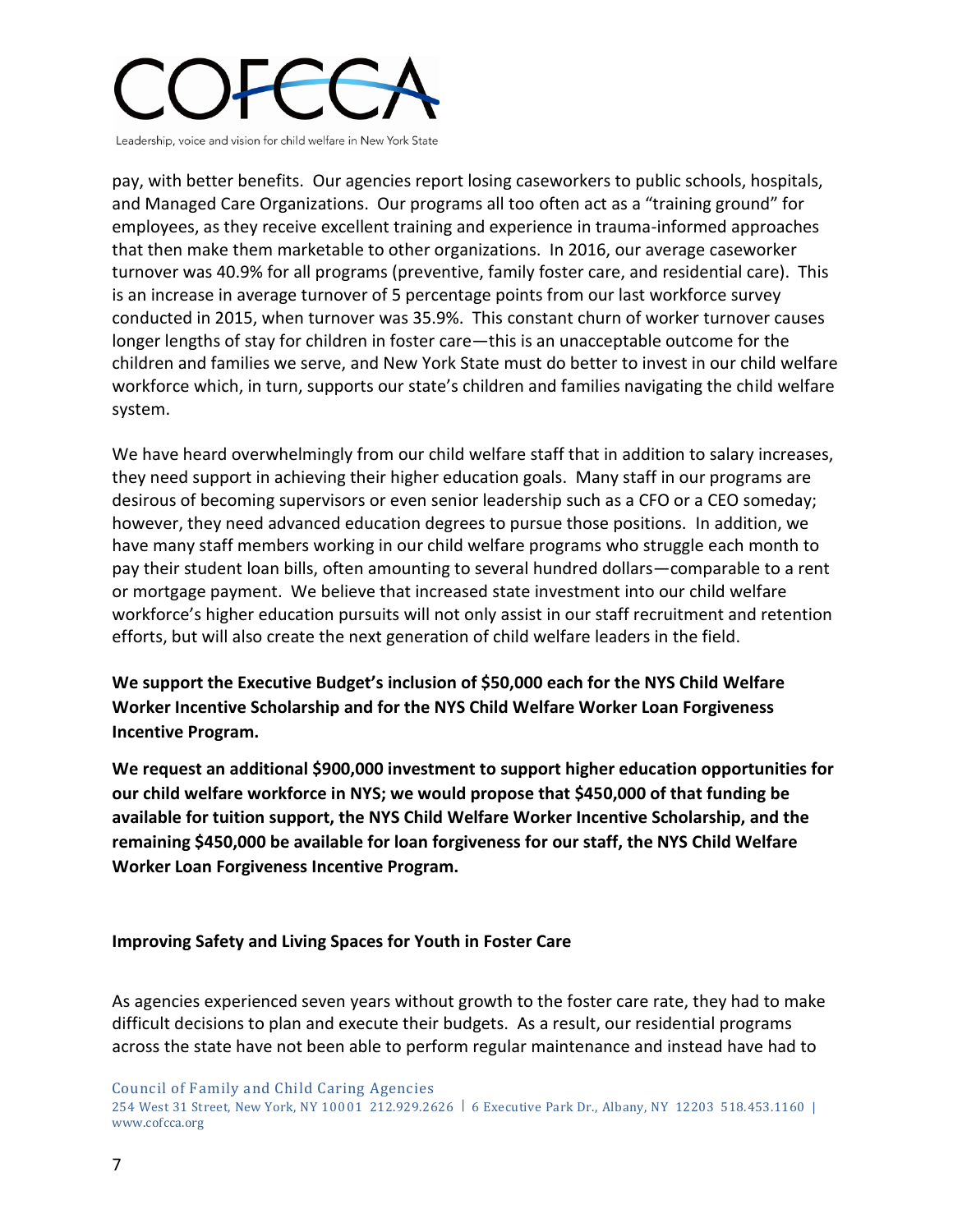

defer necessary projects. Many of the residential programs have roofs in need of repair, and several have aging boilers in need of replacement. When teenagers are living in a building, the inevitable wear and tear happens, and many of our facilities need to repair carpets or walls. Agencies additionally need funding to put cameras in their residential programs to aid in worker and child safety; the Justice Center recommends these cameras be put in residential facilities as an added safety measure. Many of our programs are seeking to convert existing double or triple rooms into single bedrooms for safety reasons. We have heard from staff in our programs that the conversion to single bedrooms truly helps reduce behavioral problems within a cottage. The residential cottages are the homes for our children and youth in foster care, and we must make repairs and improvements to make them safe.

We appreciated the Legislature's support of the Nonprofit Infrastructure Capital Investment Program, funded in the past three fiscal years, for a total of \$120 million. While some of our agencies were able to benefit from this funding, the RFP was open to the entire not-for-profit sector, and the amount of applicants for funding far exceeded the available state resources for the program. Despite an overwhelming need for more investment in nonprofits' infrastructure priorities, there is no additional funding included for the NICIP in this year's Executive Budget.

**We request \$15 million in capital funding for deferred maintenance projects in this year's budget and \$15 million in next year's state budget.**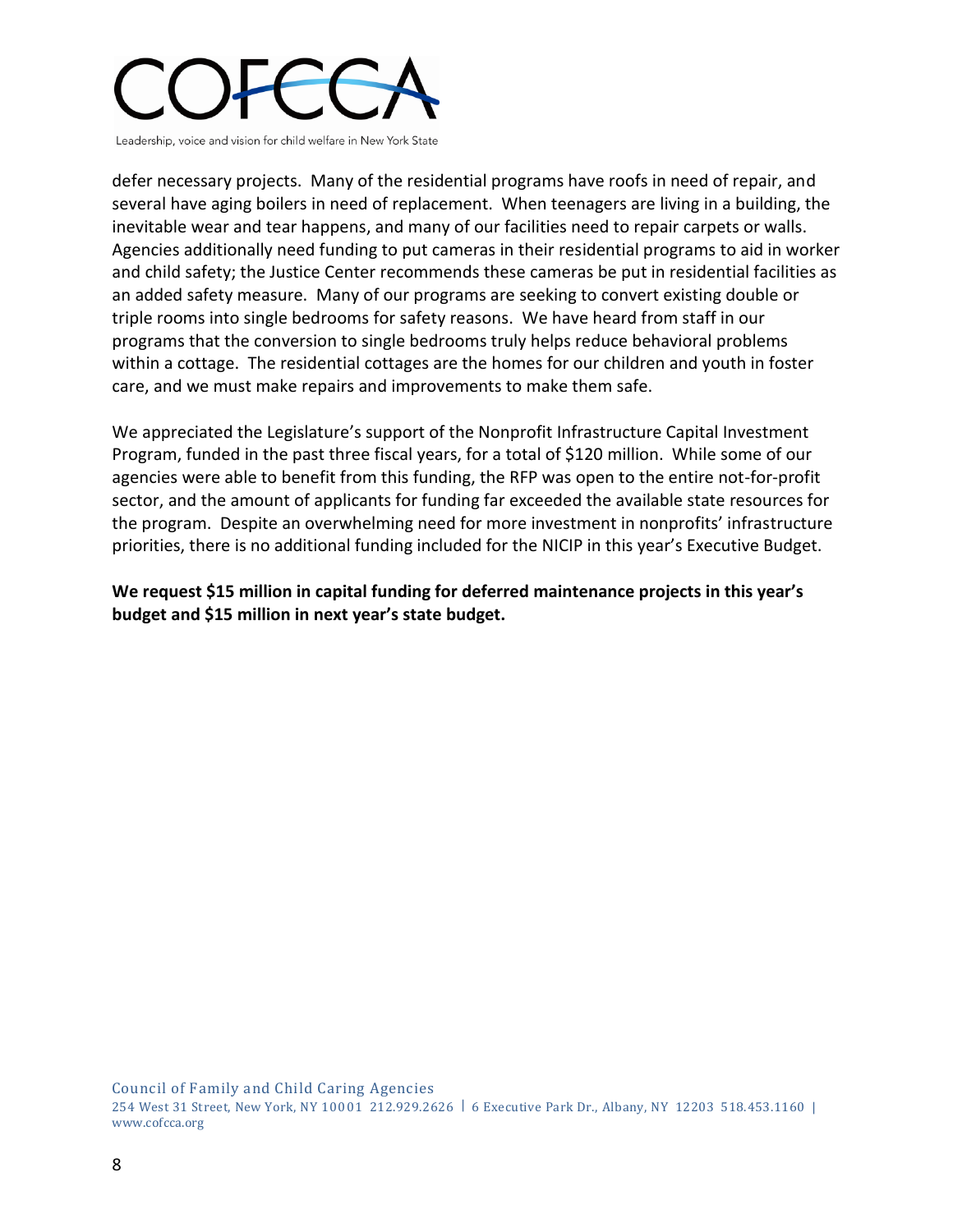

#### **Other Initiatives COFCCA Supports**

### **Educational Opportunities for Youth in Foster Care**

For three years now, New York State has committed resources to assist youth in foster care as they pursue higher education. Currently, there are three cohorts of more than 450 foster youth attending NYS colleges and universities through the Foster Youth College Success Initiative. The program uniquely provides necessary social, academic, and financial supports to ensure that barriers to opportunity for the foster care population are mitigated. Our young people in foster care want to pursue post-secondary education to be able to succeed and to pursue their desired career path; we need NYS to continue the great commitment it has begun to assist foster youth in achieving their goals. Without funding being added to the program beyond the Governor's inclusion of \$1.5 million in his Executive Budget, not only will high school seniors not be funded to attend college next year, but those students currently benefiting from Foster Youth College Success Initiative funds will not have funds available to support them through to graduating college.

**We support the Governor's inclusion of \$1.5 million for this program, and support the Fostering Youth Success Alliance's request for an additional \$4.5 million, for a total of \$6 million; this funding total would ensure continued support for the existing three cohorts of foster youth, and would additionally enable a fourth cohort to enter their first year in college.** 

#### **Raising the Age of Criminal Responsibility**

**We support the proposed \$100 million in the Executive Budget to begin to implement Raise the Age starting this fall**. We have recently reviewed the Request for Applications that the state has just issued for Raise the Age residential programs and aftercare services (upstate and Long Island, outside of New York City). While we appreciate that there is a "hold harmless" period proposed so that the rate paid is not initially dependent upon meeting expected utilization, we remain concerned that this "hold harmless" period applies only to the MSAR for vacant RTA beds, and not to the educational or Medicaid/health care costs.

In addition, we have communicated to the state that it will be vitally important to ensure that there is adequate career and technical education available for the young people our programs will serve through Raise the Age. We seek to support these 16 and 17 year olds in credit recovery, linkage to job training and building workforce readiness.

Council of Family and Child Caring Agencies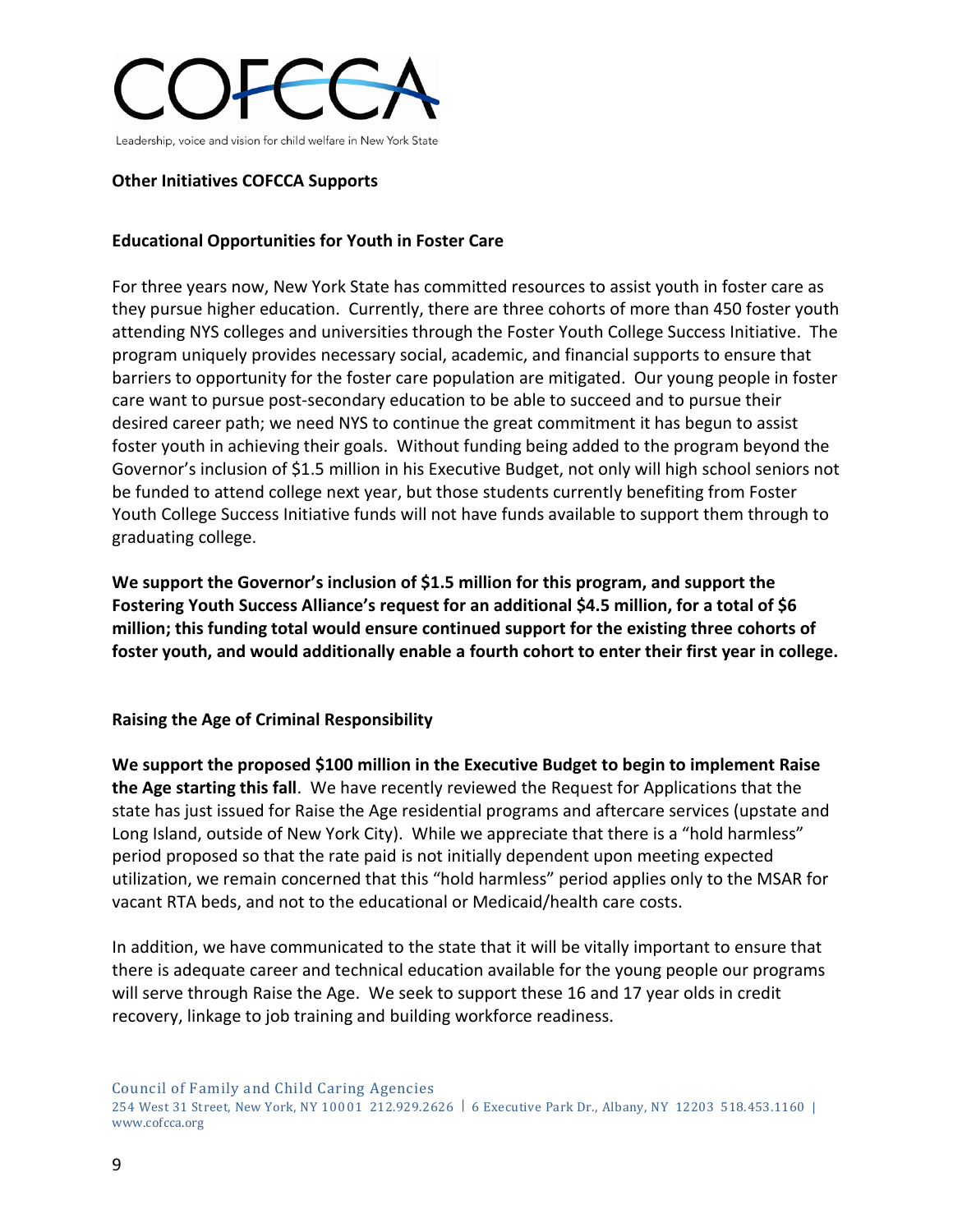

#### **Post-Adoption Services**

New York State has increased its financial commitment to providing post-adoption services over the past few years; we are pleased to see a continuation of that increased commitment this year proposed in the Executive Budget. Post-adoption services provide adoptive families with support as they navigate challenges. Examples of these services include peer support groups for adoptive parents and children, respite services, and counseling. The services assist in preserving adoptions and in preventing re-entry into the foster care system.

**We support the Governor's recommendation of \$7 million for post-adoption services that is included in the Executive Budget**.

### **Safe Harbor: Services for Sexually Exploited Children and Youth**

The Safe Harbor program, last year funded at \$3 million thanks to the support of the Legislature, provides vital services to children and youth who are sexually exploited, and ensures that they are treated as child victims. Youth in foster care are at increased risk of becoming victims of sex trafficking.

**We urge the State to continue funding of direct services to victims of trafficking, including but not limited to street outreach, trauma-informed, holistic community based care and counseling, safe houses, and continued funding to counties performing important services for this population such as case management and coordination and health services and counseling.**

We welcome the opportunity to continue the conversation with you on these important issues and to be helpful to you; we are available for any assistance that you need.

Council of Family and Child Caring Agencies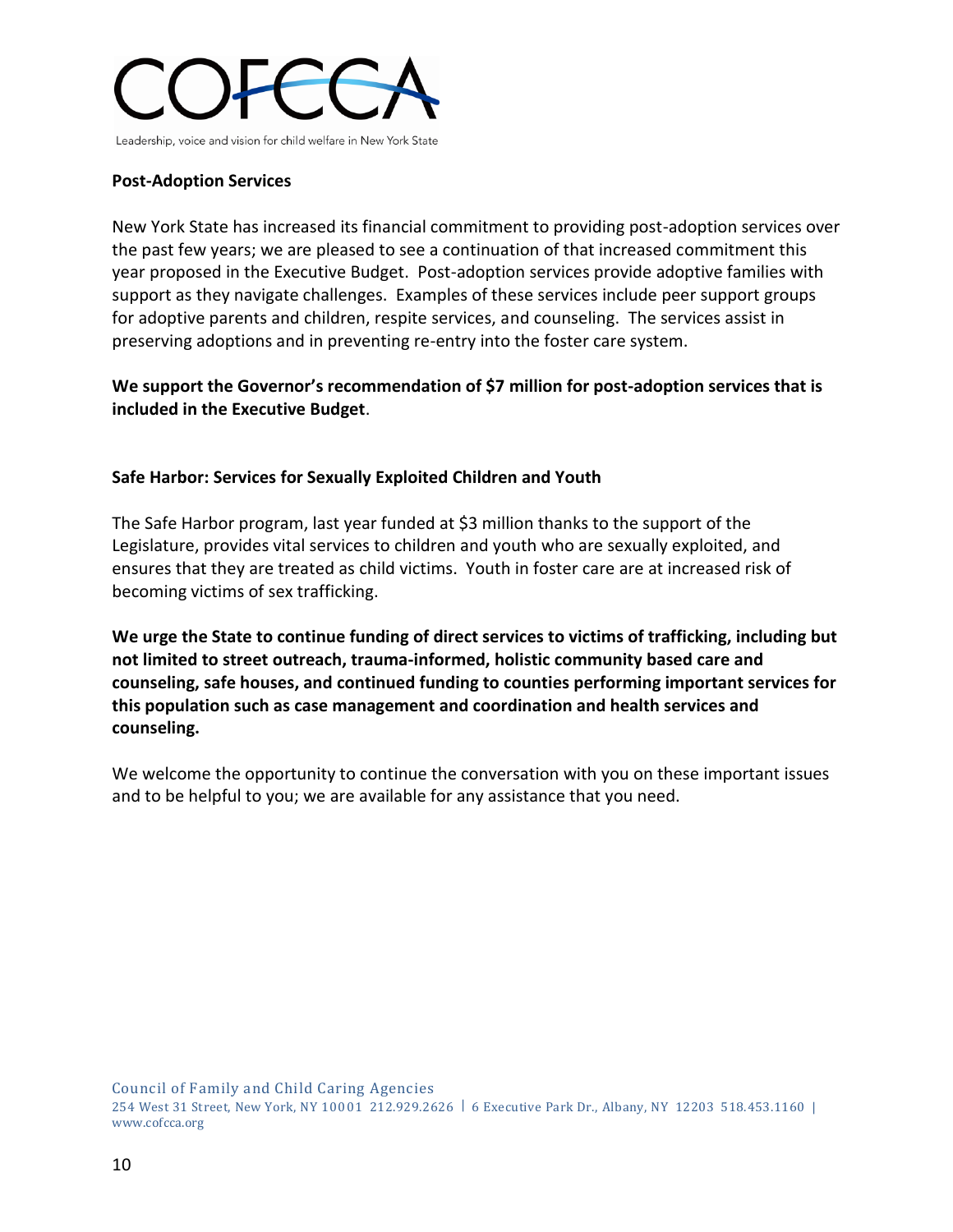

#### **Summary of 2018-19 RECOMMENDATIONS:**

#### **The Council of Family and Child Caring Agencies supports:**

- Continuing to invest in open-ended prevention and child protective services funding at 62% state reimbursement for New York City and all counties.
- Fully funding Close to Home.
- 4% increase in funding for foster care, as well as salary increases, through the Maximum State Aid Rates (MSARs) that are set post-budget between the Office of Child and Family Services (OCFS) and the Division of Budget (DOB).
- The Executive Budget's proposal to fund the NYS Child Welfare Worker Incentive Scholarship and the NYS Child Welfare Worker Loan Forgiveness Incentive Program at \$50,000 each; we request an additional \$900,000 in funds for the programs.
- A \$15 million investment in capital improvements on residential campuses for children and youth in foster care and an additional \$15 million in next year's budget for the same.
- The Executive's proposal for a commitment to funding post-adoption services at \$7 million.
- Raising the age of criminal responsibility: we support the Executive Budget's inclusion of \$100 million for costs associated with implementation of Raise the Age and we seek to work with our government partners to implement Raise the Age.
- \$6 million in funding to assist youth in foster care in pursuing higher education. This is a request put forth by the Fostering Youth Success Alliance, of which we are proud to be a steering member.
- The continuation and expansion of funding for services devoted to supporting sexually exploited children and youth (Safe Harbor).

Council of Family and Child Caring Agencies